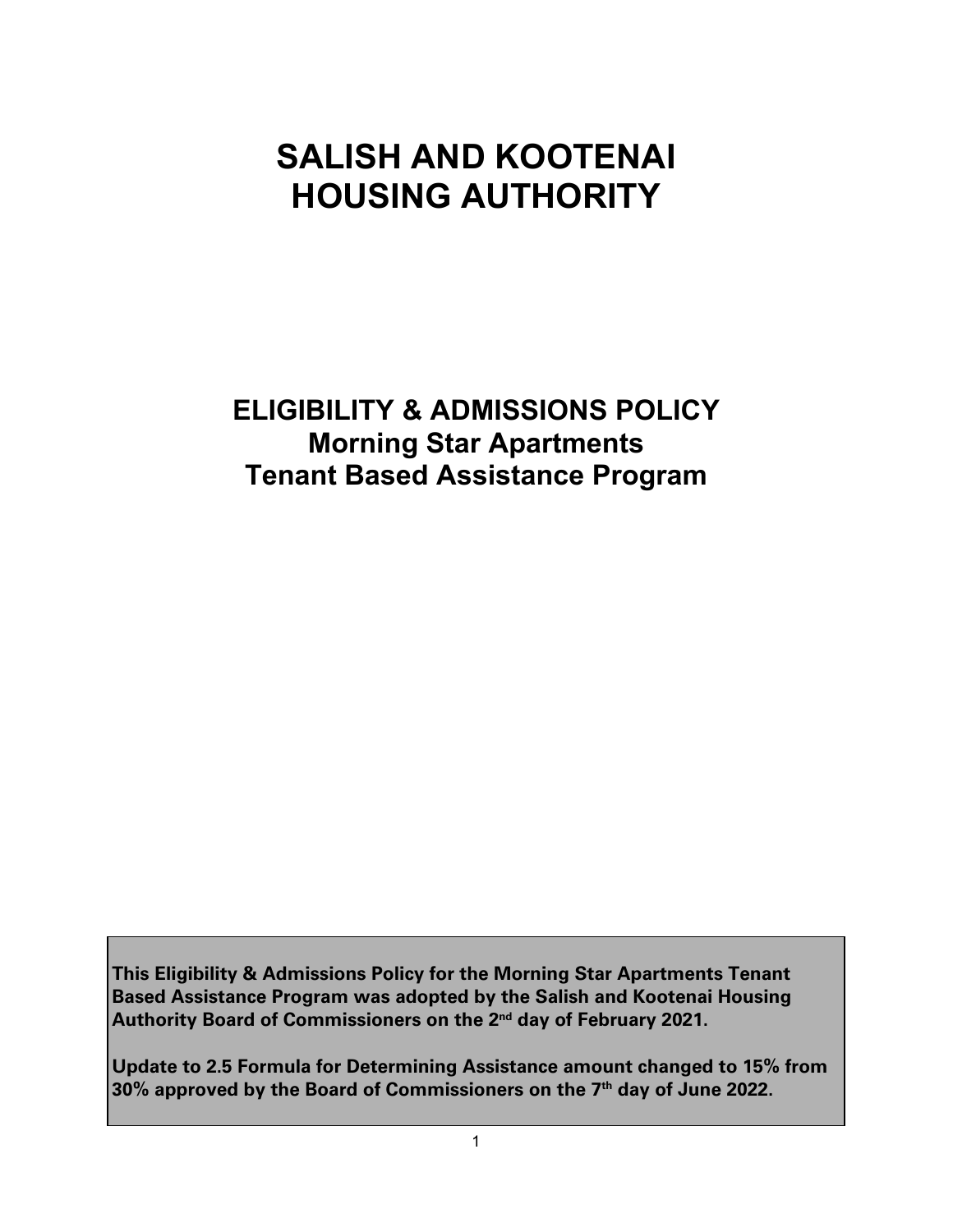#### **Eligibility & Admissions Policy Morning Star Apartments Tenant Based Assistance Program**

#### **Table of Contents**

|                  |                                                  | Page |
|------------------|--------------------------------------------------|------|
| <b>Section 1</b> | <b>Policy Statement</b>                          | 3    |
| Section 2        | <b>General Information</b>                       | 4    |
| 2.1.             | <b>Service Area</b>                              | 4    |
| 2.2.             | <b>Nondiscrimination Requirements</b>            | 4    |
| 2.3.             | <b>Payment Standard</b>                          | 4    |
| 2.4.             | <b>Occupancy Standard</b>                        | 4    |
| 2.5.             | <b>Formula for Determining Assistance Amount</b> | 4    |
| 2.6.             | <b>Participant Requirements</b>                  | 4    |
| 2.7.             | <b>Current Homeowner</b>                         |      |
| <b>Section 3</b> | <b>Eligibility</b>                               | 6    |
| 3.1.             | <b>Application for Assistance</b>                | 6    |
| 3.2.             | <b>Eligibility Requirements</b>                  | 6    |
| 3.3.             | <b>Verification of Eligibility</b>               | 6    |
| <b>Section 4</b> | <b>Admissions</b>                                | 7    |
| 4.1.             | <b>Approved Applicants</b>                       | 7    |
| 4.2.             | <b>Rejected Applicants</b>                       | 7    |
| 4.3.             | <b>Notification</b>                              | 7    |
|                  |                                                  |      |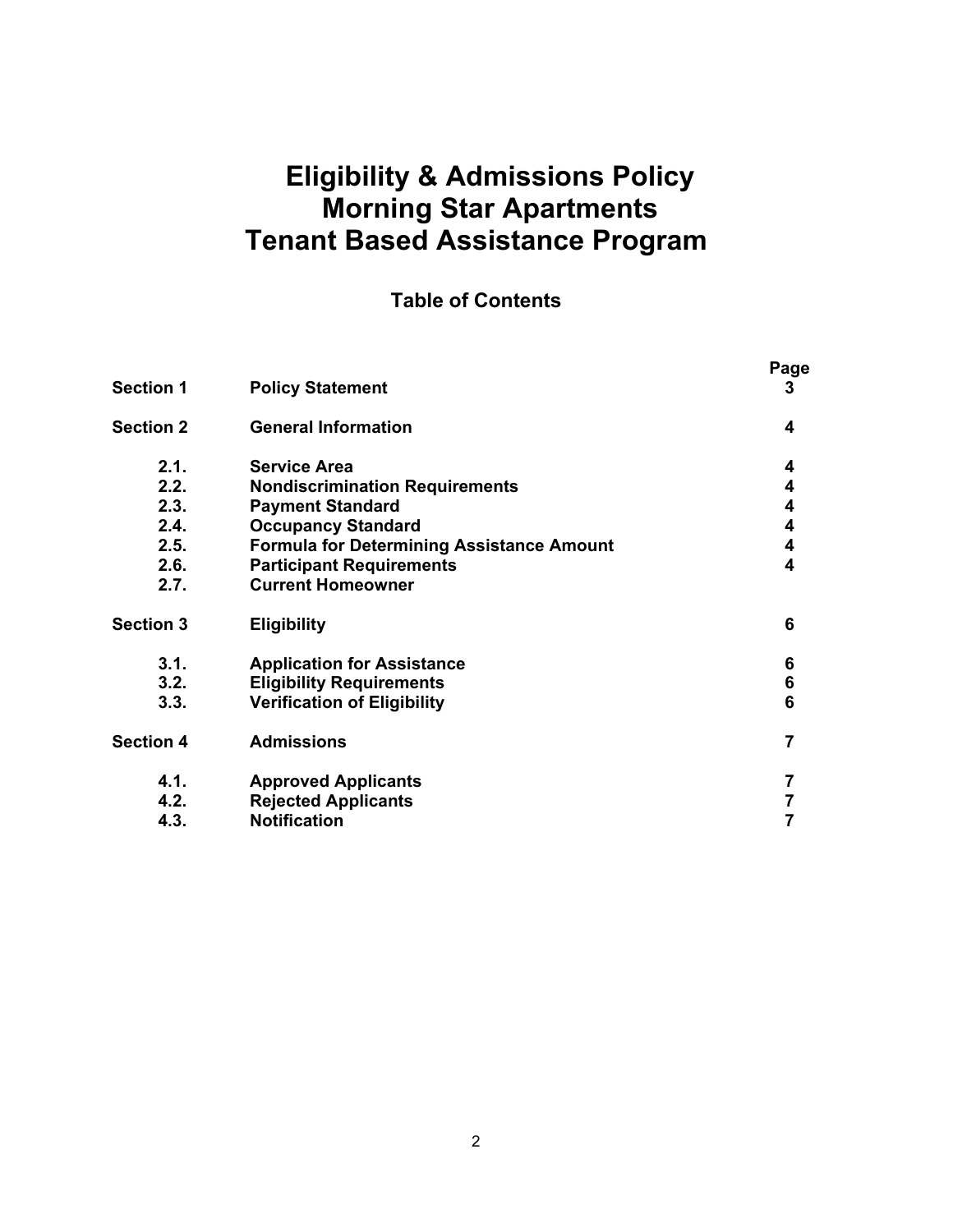# **SECTION 1 POLICY STATEMENT**

The Board of Commissioners (The Board) of the Salish and Kootenai Housing Authority (Housing Authority) recognizes that it is necessary to adopt the Eligibility & Admissions Policy for the Morning Star Apartments Tenant Based Assistance Program. It applies to all those who apply for the permanent supportive housing program.

The Morning Star Apartments, located at 18 Main St. SW, Ronan, Montana, were purchased by the Confederated Salish and Kootenai Tribes (CSKT) to house individuals who have a history of homelessness or who are at risk of becoming homeless or contracting COVID-19 and will benefit from supportive services. Homelessness has been an ongoing issue on the Flathead Indian Reservation and has been brought to the forefront by the COVID-19 pandemic.

Fourteen (14) Tenant Based Assistance (TBA) vouchers will be set aside for those who occupy the Morning Star Apartments. This program will supplement existing Housing Authority housing stock by utilizing community housing inventory meeting the Housing Authority's standards and payment policies. The CSKT Tribal Defenders Office will determine who will be offered the TBA slot and Housing Authority staff will determine eligibility for the TBA slot at the Morning Star Apartments.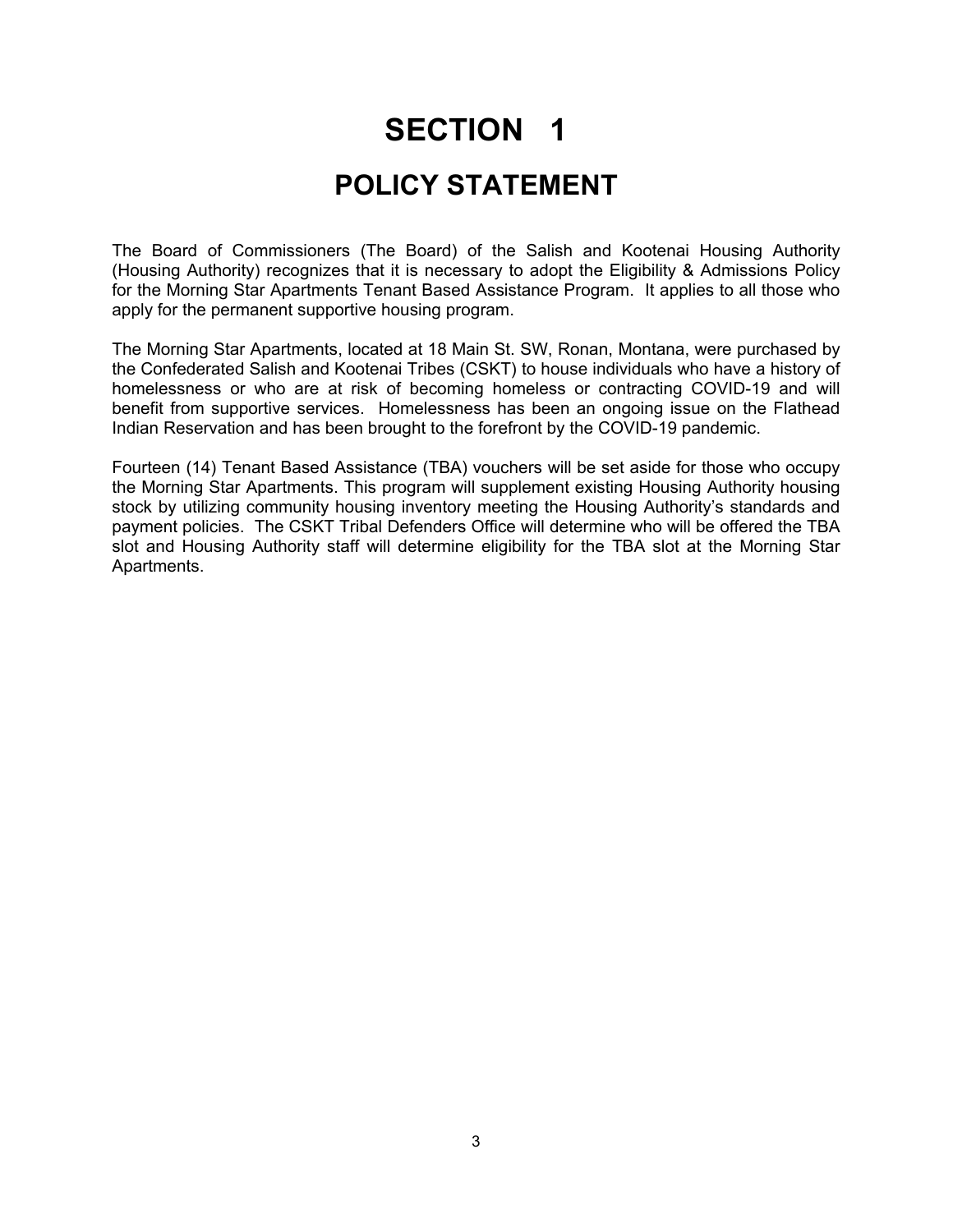## **SECTION 2**

### **GENERAL INFORMATION**

- **2.1. Service Area**  These TBA slots are specifically for the Morning Star Apartments. The slots will stay at the Morning Star Apartments. If the Participant moves, the slots do not move with the Participant.
- **2.2. Nondiscrimination Requirements** Pursuant to the NAHASDA law and regulations, the Housing Authority will comply with the following nondiscrimination requirements, as applicable:
	- A. The Age Discrimination Act of 1975 (42U.S.C. 6101-6107) and HUD's Implementing regulations in 24 CFR part 146.
	- B. Section 504 of the Rehabilitation Act of 1973 (29 U.S.C. 794) and HUD's Implementing regulations at 24 CFR Part 8.
	- C. The Indian Civil Rights Act (Title II of the Civil Rights Act of 1968; 25 U.S.C.1301- 1303).
- **2.3 Payment Standards**  The Housing Authority will utilize the Fair Market rent for Lake County as determined by HUD as the payment standard.
- **2.4. Occupancy Standards**  These TBA slots are reserved for the Morning Star Apartments, only one person is allowed on a household.
- **2.5. Formula for Determining Assistance Amount** The assistance amount a Participant will be eligible to receive will be the rent charged by the landlord minus 15 percent of the Participant's adjusted monthly income but cannot exceed the fair market rent. If 15 percent of the Participant's income meets or exceeds the fair market rent, the Participant is not eligible for assistance.
- **2.6. Participant Requirements**  The Participant must comply with the following requirements.
	- A. The Participant must:

1. Supply the Housing Authority with any information that the Housing Authority determines necessary for use in a regularly scheduled income certification.

2. Disclose and verify Social Security number.

3. Supply any information requested by the Housing Authority to verify the individual is living in the unit or information related to the individual's absence from the unit.

4. Use the assisted unit for residence by the individual only. The unit must be the individual's only residence.

5. Individual is not eligible to add any additional occupants to the unit.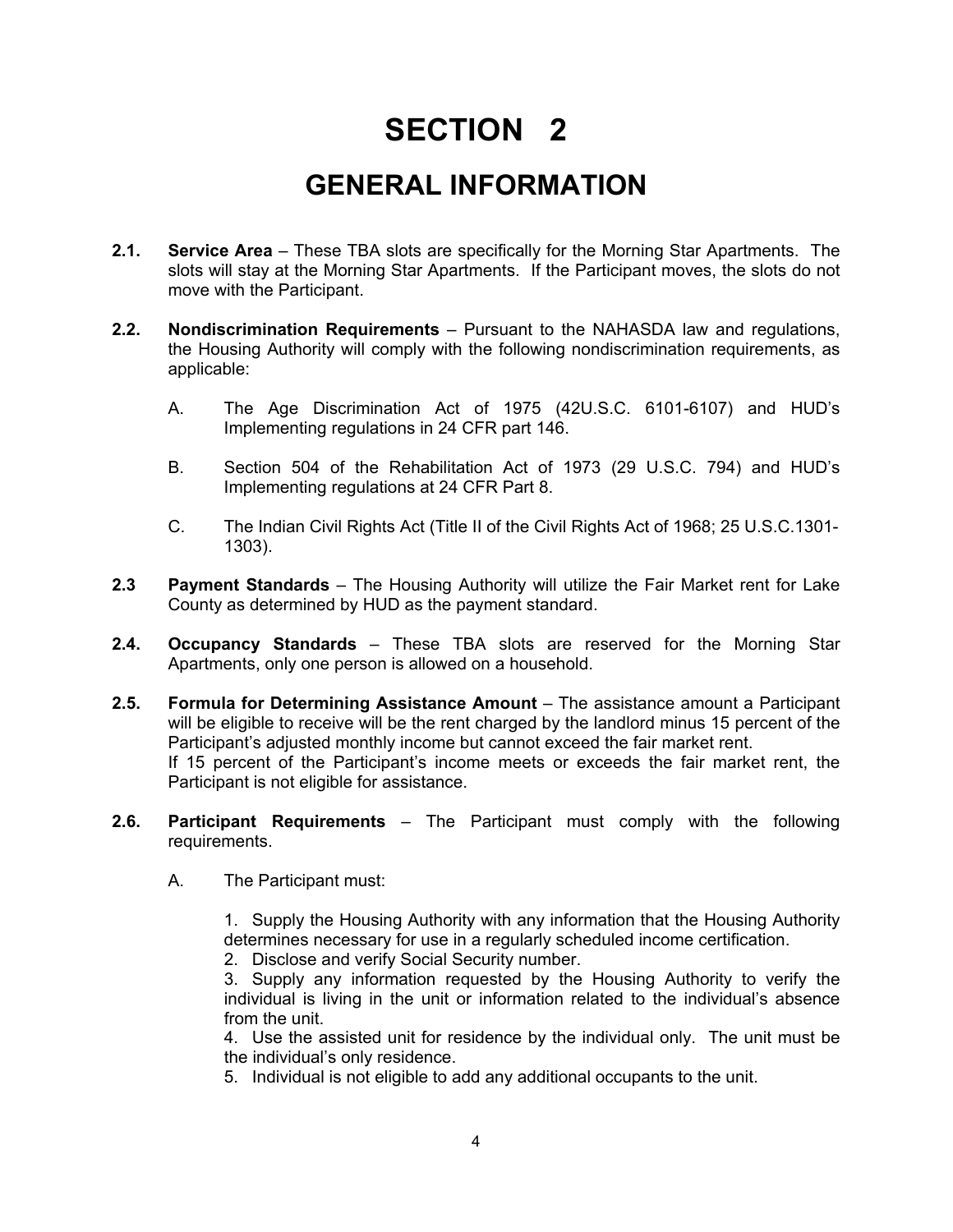B. The Participant must not:

1. Commit fraud, bribery, or any other corrupt criminal act in connection with the program.

2. Receive any other housing subsidy for the same unit or a different unit from any state, federal or local housing program.

- **2.7. Current Homeowner** An applicant who currently is buying or owns his/her home must meet one or more of the following exceptions to be considered for this program:
	- A. Owns or is buying a home that has been declared condemned or non-habitable.
	- B. Cannot live in their home due to a medical condition that is related to the home and the home cannot be rehabilitated to accommodate the medical condition.
	- C. Can provide documentation from an authorized agency that the home is held in undivided interest and cannot be sold or lived in by the applicant.
	- D. Must provide documentation that the home is being sold or transferred out of the applicant's name. The sale or transfer must be completed six (6) months from the date of occupancy of a Housing Authority unit. If the sale or transfer has not occurred within six months from the date of occupancy the Housing Authority may elect to terminate the lease.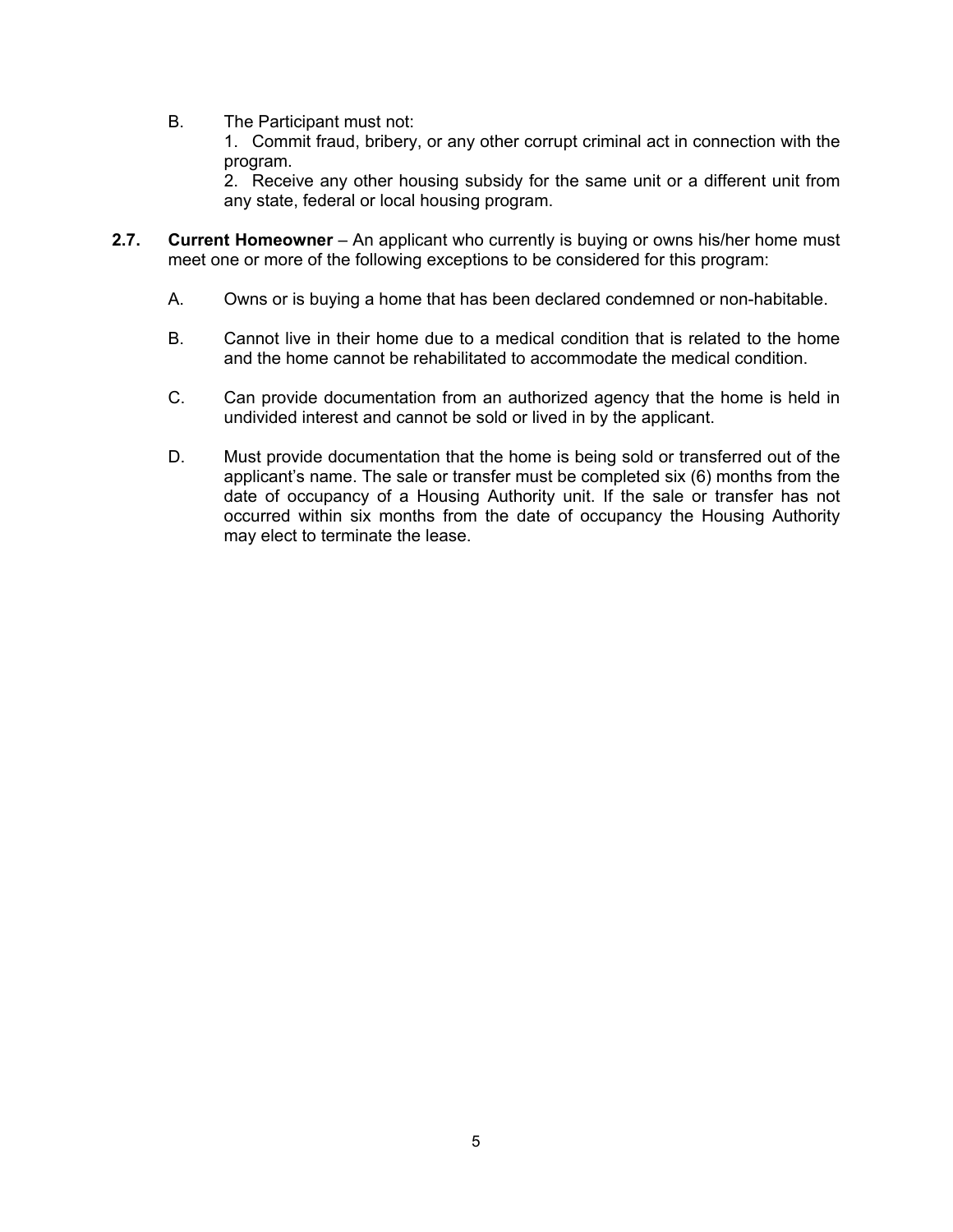# **SECTION 3 ELIGIBILITY**

- **3.1. Application for Assistance** Any individual that wishes to apply for services shall meet with the CSKT Tribal Defenders Office to ensure program suitability. The CSKT Tribal Defenders Office will forward the individual's completed application to the Housing Authority. The application will include, but is not limited to, the date of application, name and contact information for the applicant, verification of CSKT enrollment, and income verification.
- **3.2. Eligibility Requirements**  To be eligible, an applicant must meet all the following requirements:
	- A. The applicant must be eighteen years of age or older or be emancipated through the courts.
	- B. Meet the requirements of "Low-Income" as defined.
	- C. Demonstrate that they are willing and able to meet the obligations of participating in the program.
	- D. Has been selected as a participant of the permanent supportive housing program operated by the CSKT Tribal Defenders Office.
- **3.3. Verification of Eligibility** Information provided on the application will be verified through the agency providing the information. Information to be verified includes, but is not limited to:
	- A. Application Data and Supporting Documentation
	- B. Income Verification
	- C. Any other documentation that the Housing Authority deems necessary